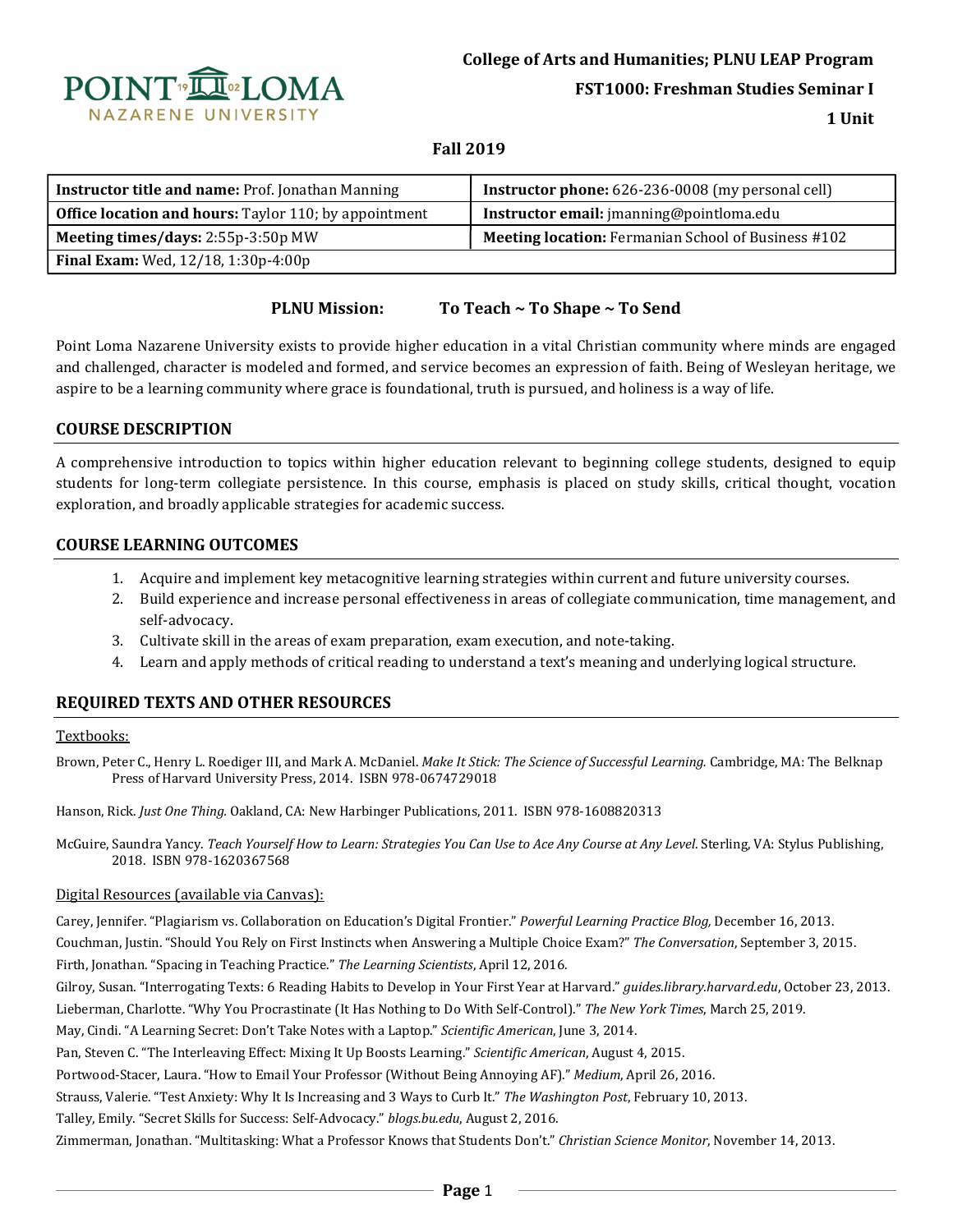#### **ASSESSMENT AND GRADING**

#### **Assignment Distribution by Points and Percentage:**

|                       |           |                                             |                                       |                                                       |               |                  | (13%)     |
|-----------------------|-----------|---------------------------------------------|---------------------------------------|-------------------------------------------------------|---------------|------------------|-----------|
|                       | $\bullet$ | Class attendance                            |                                       |                                                       | $(25$ points) |                  |           |
|                       |           | Tutorial attendance                         |                                       |                                                       | $(25$ points) |                  |           |
|                       | $\bullet$ | Advising attendance                         |                                       |                                                       | $(25$ points) |                  |           |
|                       |           | Class participation                         |                                       |                                                       | $(25$ points) |                  |           |
|                       |           |                                             |                                       |                                                       |               |                  | (22%)     |
|                       |           |                                             |                                       |                                                       |               |                  | (20%)     |
|                       |           |                                             |                                       |                                                       |               |                  | (18%)     |
|                       |           | <b>University Communication Assignments</b> |                                       |                                                       | $(30$ points) |                  |           |
|                       | $\bullet$ | Calendar Assignment                         |                                       |                                                       | $(15$ points) |                  |           |
|                       |           | Monthly Tutorial Calendar Check-Ins         |                                       |                                                       | $(15$ points) |                  |           |
|                       |           | Just One Thing Resilience Reflections       |                                       |                                                       | $(45$ points) |                  |           |
|                       |           | Spring Schedule Assignment                  |                                       |                                                       | $(15$ points) |                  |           |
|                       | $\bullet$ | Note-Taking Assignment                      |                                       |                                                       | $(15$ points) |                  |           |
|                       |           |                                             |                                       |                                                       |               |                  | (13%)     |
|                       |           |                                             |                                       |                                                       |               | 100 points       | (13%)     |
|                       |           |                                             |                                       |                                                       |               | 750 points       | $(100\%)$ |
| <b>Grading Scale:</b> |           |                                             |                                       |                                                       |               |                  |           |
|                       |           |                                             | $89\% - 87\% = B + 79\% - 77\% = C +$ | $69\% - 67\% = D +$                                   |               |                  |           |
| $100\% - 93\% = A$    |           |                                             |                                       | $86\% - 83\% = B$ $76\% - 73\% = C$ $66\% - 63\% = D$ |               | $59\% - 0\% = F$ |           |
| $92\% - 90\% = A$     |           | $82\% - 80\% = B$                           | $72\% - 70\% = C$                     | 62%-60%                                               | $= D -$       |                  |           |

#### **Assignment Details:**

Attendance and Participation (worth 100 points total):

**Class Attendance (25 points)**: From the PLNU Attendance Policy: "Regular and punctual attendance at all classes is considered essential to optimum academic achievement." (See Academic Policies in the academic catalog.)

| <b>Total Sessions</b> | 28 (1 session = $3.5\%$ of total sessions)                                                                    |
|-----------------------|---------------------------------------------------------------------------------------------------------------|
| Lateness              | 2 tardies will count as one unexcused absence. Please arrive to class on time.                                |
| Unexcused             | Unexcused absence #1-2: 7% of sessions missed. Does not count against attendance grade.                       |
| Absences              | Unexcused absence $\#3-4$ : 14% of sessions missed. Attendance grade reduced by 12.5 per day.                 |
|                       | More than 10% of sessions $(=2)$ missed for any reason: student attendance reported to vice provost           |
|                       | More than 20% of sessions $(=\underline{6})$ missed for any reason: student may be de-enrolled without notice |
| Excused               | No grade reduction. Requires a note or other documentation from a doctor or professor/coach                   |
| Absences              | (for sickness or official PLNU scheduled event). Notes from the PLNU Wellness Center are accepted,            |
|                       | and if you are sick enough to miss class, you are strongly encouraged to go there.                            |
| Perfect               | Students with zero tardies and zero unexcused absences at the end of the semester will earn 1% of             |
| Attendance            | extra credit toward the final course grade (e.g., a grade of 89% would boost to a 90%).                       |

**Tutorial Attendance (25 points)**: Students will meet regularly in group study sessions where peer tutors and professionals will be available as resources. Attendance at these sessions will be taken by tutors, and the attendance policy outlined above will also apply to FST1099.

**Advising Attendance (25 points)**: Each student will be assigned an academic advisor, and will be responsible to meet with that advisor several times over the course of the semester. Advising sessions promote student success, and attendance at these sessions will be covered under the following policy:

Attended all sessions: full credit. Missing sessions: grade reduced by 9 points per session until =0.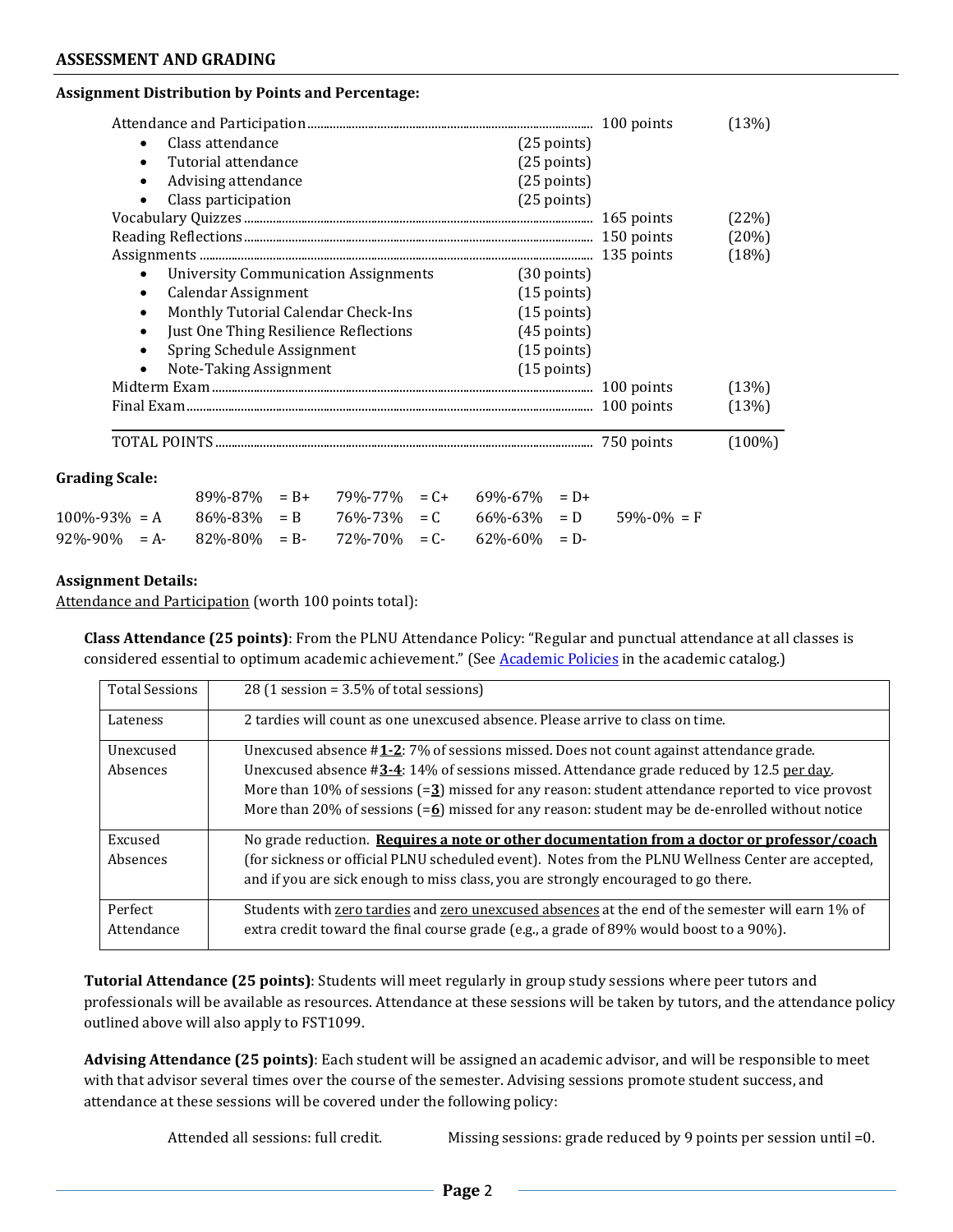**Class Participation (25 points):** Class participation means arriving prepared to discuss assigned reading and other class material, sharing insights, responding to other students, asking relevant questions, attempting to answer relevant questions, and discussing the issues brought up in class. In this class you might not have the opportunity to speak up on a daily basis, but you should still come prepared to contribute something to discussion on a daily basis, and contribute periodically. Participation also encompasses engaging in assigned tasks, maintaining focus, and avoiding distraction of self and others.

Q: What will earn me the maximum participation grade?

- A: Speaking up in class (productively), asking questions, remaining on-task during group discussion, not distracting others
- Q: What will reduce my participation grade?
- A: Remaining quiet during most class sessions, never asking questions, distracting others, untimely use of screen devices

Vocabulary Quizzes (worth 165 points total; 15 per quiz, 12 total quizzes, 1 lowest quiz dropped):

Rationale: When used properly, open-book online vocabulary quizzes (1) provide an opportunity for students to recall and reinforce material, while giving immediate feedback on areas of weakness, (2) make learning additionally durable by mixing (interleaving) previously-covered material throughout later quizzes, (3) shift quiz-taking time outside of scheduled class sessions, and most importantly, (4) create a lower-stress "free to try and fail" environment conducive to learning.

Instructions: Starting early in the semester, quizzes will be scheduled weekly. They are open-book, and may be retaken as many times as desired up until the due date (note that quiz questions are drawn randomly from a question pool, so when you retake, you will likely see some new questions). If a quiz is repeated, your highest score will be recorded. All quizzes are available on our class Canvas site.

For Best Results:

- Read and listen to podcasts first. Don't try to quiz before learning the material.
- Quizzes are open book, but you'll learn better by trying to rely less on resources and more on your thinking/memory.
- With each question, take time to actively think about class content, and to make mental connections between ideas.
- Spaced repetition increases learning. Repeat a quiz at least two times across two separate days, regardless of score.
- Learn from mistakes: incorrect responses show you where to revisit your reading and where to ask questions in class.

Reading Reflections (worth 150 points total; 15 per reflection, 10 total reflections):

Instructions: During the semester we will read various articles and essays about learning, studying, and university life. Virtually all of these readings are paired with reading reflection assignments. For each assignment, you will respond to a detailed prompt specific to the reading. Strong responses will demonstrate knowledge of the content, meaning, and implications of the reading, and will thoroughly answer the questions and reflect on the ideas present in the prompt.

### Various Class Assignments (worth 135 points total; points per assignment vary):

Throughout the semester, students will engage in a variety of different tasks related to learning and university life. Specific assignments will be given and discussed in class as the semester progresses.

Midterm & Final Exams (worth 200 points total; 100 per exam, 2 total exams):

The course exams will be closed-book and comprehensive. There will be a review before each exam.

### Extra Credit:

- 1. Maintain perfect attendance in class throughout the semester (see attendance policy above).
- 2. Complete and return your Student Information Sheet (see the back of the syllabus) when due for 3 points.
- 3. Make an appointment to meet with a career coach in OSV to discuss your Clifton StrengthsFinder results. After the appointment, complete the OSV assignment on Canvas for 15 extra points (the value of one quiz or reflection).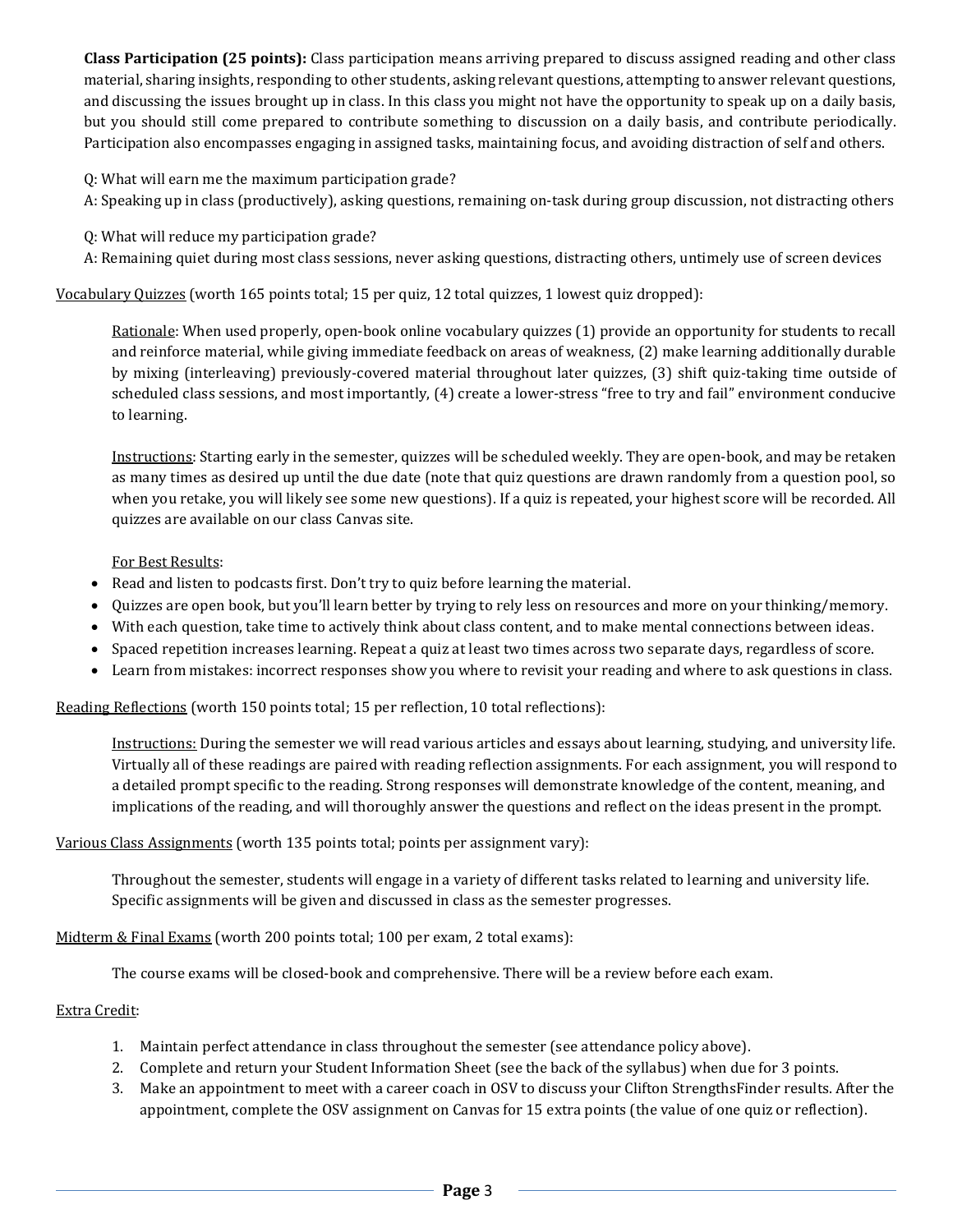# **ACADEMIC ACCOMMODATIONS**

While all students are expected to meet the minimum standards for completion of this course as established by the instructor, students with disabilities may require academic adjustments, modifications or auxiliary aids/services. At Point Loma Nazarene University (PLNU), these students are requested to register with the Disability Resource Center (DRC), located in the Bond Academic Center. (DRC@pointloma.edu or 619-849-2486). The DRC's policies and procedures for assisting such students in the development of an appropriate academic adjustment plan (AP) allows PLNU to comply with Section 504 of the Rehabilitation Act and the Americans with Disabilities Act. Section 504 (a) prohibits discrimination against students with special needs and guarantees all qualified students equal access to and benefits of PLNU programs and activities. After the student files the required documentation, the DRC, in conjunction with the student, will develop an AP to meet that student's specific learning needs. The DRC will thereafter email the student's AP to all faculty who teach courses in which the student is enrolled each semester. The AP must be implemented in all such courses.

If students do not wish to avail themselves of some or all of the elements of their AP in a particular course, it is the responsibility of those students to notify their professor in that course. PLNU highly recommends that DRC students speak with their professors during the first two weeks of each semester about the applicability of their AP in that particular course and/or if they do not desire to take advantage of some or all of the elements of their AP in that course.

### **ACADEMIC HONESTY**

Students should demonstrate academic honesty by doing original work and by giving appropriate credit to the ideas of others. Academic dishonesty is the act of presenting information, ideas, and/or concepts as one's own when in reality they are the results of another person's creativity and effort. A faculty member who believes a situation involving academic dishonesty has been detected may assign a failing grade for that assignment or examination, or, depending on the seriousness of the offense, for the course. Faculty should follow and students may appeal using the procedure in the university Catalog. See PLNU's complete academic honesty policy under "Academic and General Policies" in the catalog: https://catalog.pointloma.edu/.

### **COPYRIGHT POLICY**

Point Loma Nazarene University, as a non-profit educational institution, is entitled by law to use materials protected by the US Copyright Act for classroom education. Any use of those materials outside the class may violate the law.

## **FINAL EXAMINATION POLICY**

Successful completion of this class requires taking the final examination **on its scheduled day**. The final examination schedule is posted on the PLNU Class Schedules website (https://www.pointloma.edu/offices/records/undergraduate-records). No requests for early examinations or alternative days will be approved.

### **INCLUSIVE LANGUAGE**

Point Loma Nazarene University approaches diversity from a biblical perspective, affirming that diversity is an expression of God's image, love, and boundless creativity. Recognizing that people have often used the English language in ways that imply the exclusion/inferiority of minority or marginalized groups—defined for example by characteristics such as sex/gender/orientation, race/ethnicity, ability/disability, etc.—I strongly urge you to avoid sexist, racist, classist, and ableist language in your public discourse, in classroom discussions, and in your writings.

For further discussion and specific examples of inclusive language, please visit the following university websites:

- The Purdue University OWL: Stereotypes and Biased Language o https://owl.purdue.edu/owl/general\_writing/academic\_writing/using\_appropriate\_language/stereotypes\_and\_biased\_language.html
- The California State University Chancellor's Office: Diversity Style Guide o https://www2.calstate.edu/csu-system/csu-branding-standards/editorial-style-guide/Pages/diversity-style-guide.aspx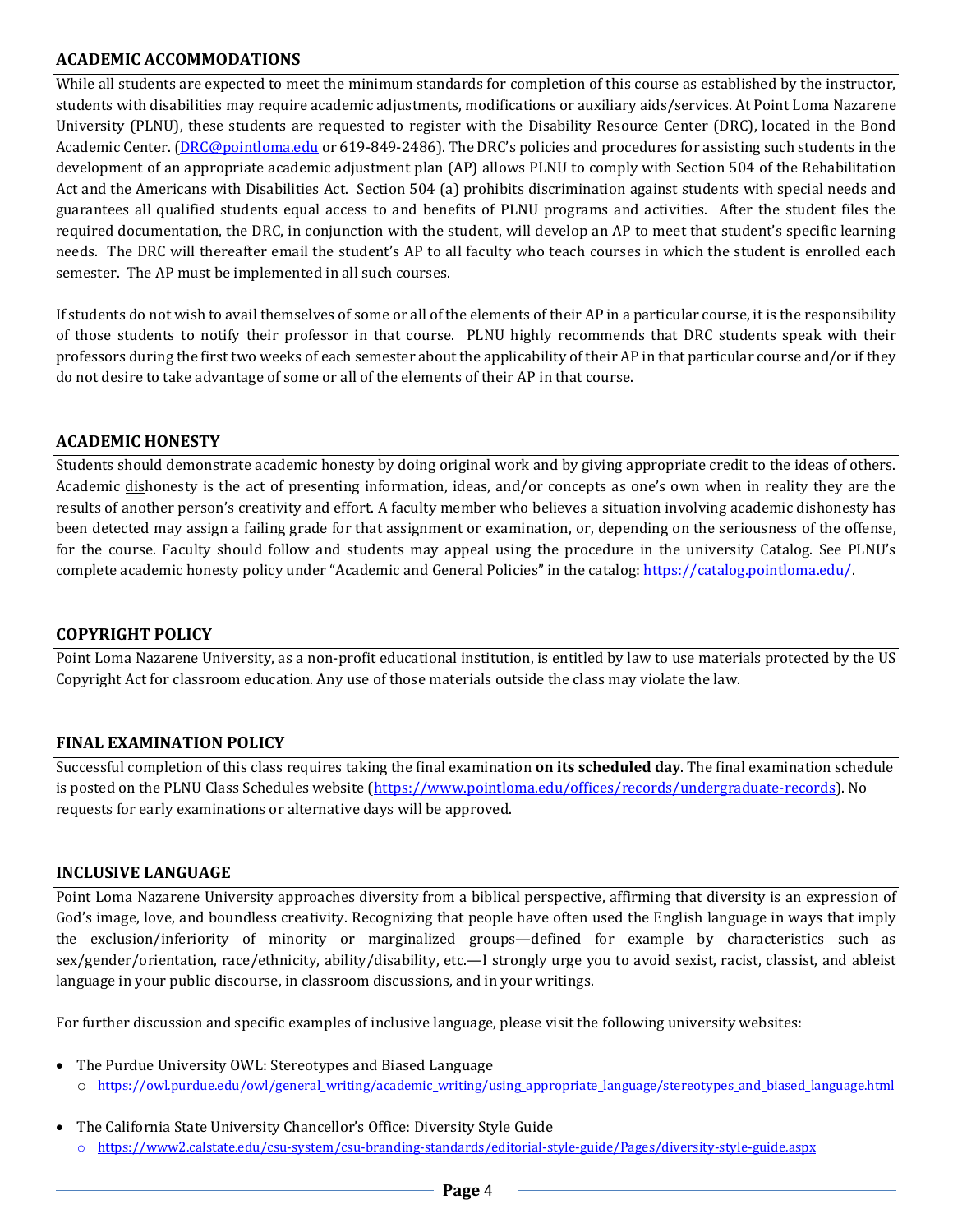# **INCOMPLETES AND LATE ASSIGNMENTS**

Assignments are to be submitted/turned in by the beginning of the class session when they are due. The instructor reserves the right to refuse late work, and in fact, the course materials on Canvas are impossible to submit past the deadline without special permission. Please contact your professor if you foresee a problem in completing work on time.

A course grade of "incomplete" will only be assigned in exceptional circumstances.

#### **USE OF TECHNOLOGY**

Outside of class sessions: students are encouraged to use technology—including Canvas and PLNU email accounts—to communicate with the instructor and classmates and to complete assigned work.

During class sessions: screen devices such as phones and laptops will occasionally be used in class at the direction of the instructor (e.g., for evaluative purposes). Outside of these specific instances, screen devices should not be operated during class, due to their powerful capacity to distract both the user and those in proximity to the user.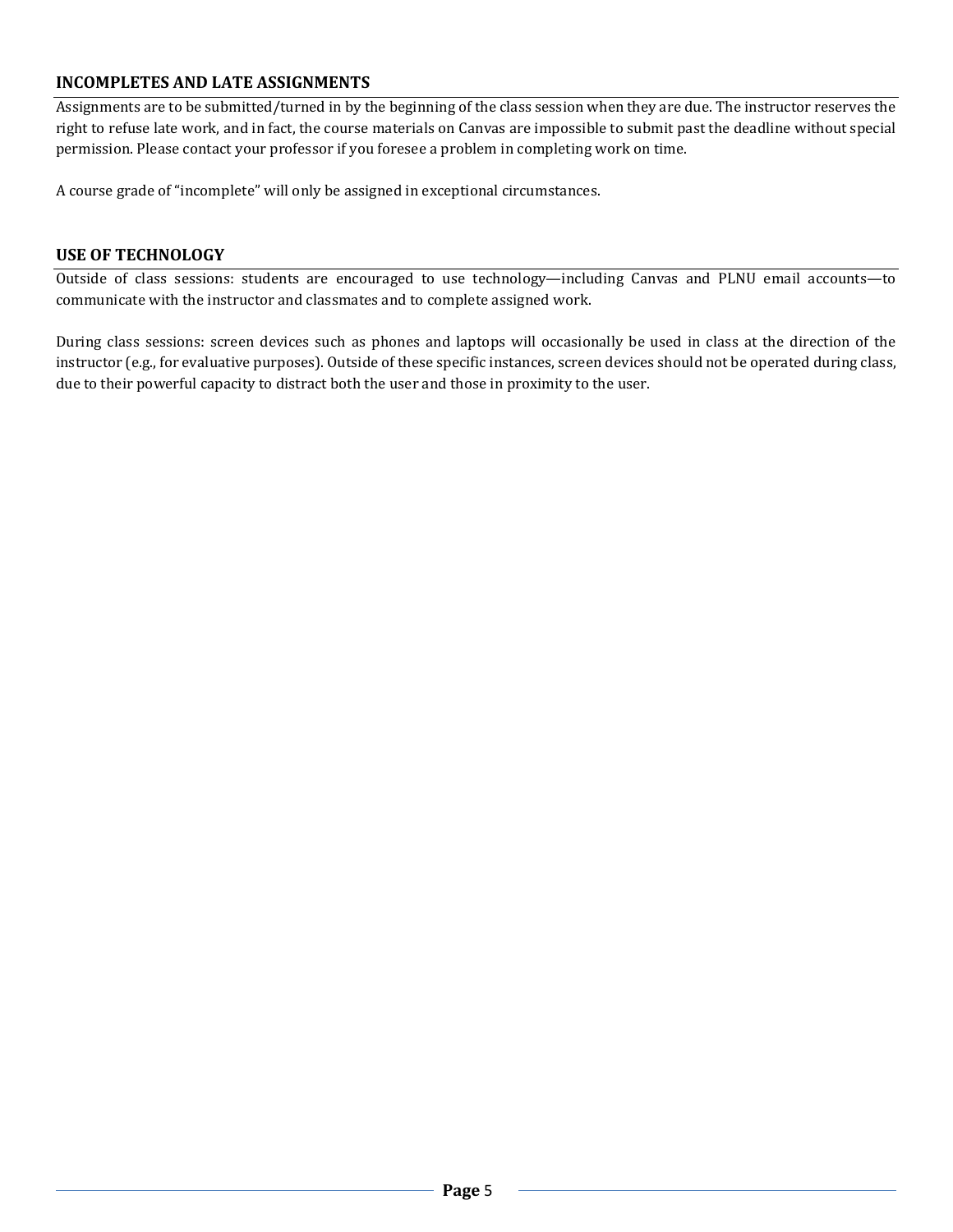## **COURSE SCHEDULE AND ASSIGNMENTS**

Course schedule, topics, evaluation, and assignments may be changed at the instructor's discretion.

|                                    | <b>TUTORIAL (VARIOUS DAYS)</b>                                 | <b>MONDAY</b>                                                             | WEDNESDAY                                                      |
|------------------------------------|----------------------------------------------------------------|---------------------------------------------------------------------------|----------------------------------------------------------------|
| <b>WEEK01</b>                      | Tue/Wed: **No session**                                        | <b>SEP 02</b>                                                             | <b>SEP 04</b>                                                  |
|                                    | Fri: Orientation + Advising Groups                             | NO CLASS: LABOR DAY                                                       | Syllabus & Orientation                                         |
| <b>WEEK02</b>                      | Tue/Wed: Small groups @ FSB #108                               | <b>SEP 09</b>                                                             | <b>SEP 11</b>                                                  |
| <b>University</b><br>Communication | Fri: Resilience #1 with Dr. Lambert                            | Read: McGuire pp. 1-8 (Intro, Chs. 1-2)<br>Read: Portwood-Stacer, "Email" | Read: Carey, "Plagiarism"                                      |
|                                    |                                                                | <b>DUE: Student Info Sheet</b><br>DUE: University Com. #1                 | <b>DUE: Carey Reflection</b><br>DUE: University Com. #2        |
| WEEK 03                            | Tue/Wed: Small groups @ FSB #108                               | <b>SEP 16</b>                                                             | <b>SEP 18</b>                                                  |
| Metacognition I                    | Fri: Large group @ FSB #101                                    | Read: McGuire pp. 9-58 (Chs. 3-5)                                         | Read: Firth, "Spacing"                                         |
|                                    |                                                                |                                                                           | <b>DUE: Firth Reflection</b>                                   |
| <b>WEEK 04</b>                     | Tue/Wed: Small groups @ FSB #108                               | <b>SEP 23</b>                                                             | <b>Meet in Bresee Lab</b><br><b>SEP 25</b>                     |
| Time<br>Management                 | Fri: Large group @ FSB #101                                    | Read: Zimmerman, "Multitasking"<br>Read: Vocab Set #1                     |                                                                |
|                                    |                                                                | <b>DUE: Zimmerman Reflection</b><br>DUE: Online Vocabulary Quiz #1        | DUE: University Com. #3                                        |
| <b>WEEK05</b>                      | Tue/Wed: Small groups @ FSB #108                               | <b>SEP 30</b>                                                             | <b>OCT 02</b>                                                  |
| Grade<br>Management                | <b>DUE: October Calendar Check-In</b>                          | Read: Vocab Set #2                                                        | Read: McGuire pp. 59-72 (Ch. 6)                                |
|                                    | Fri: Large group @ FSB #101                                    | DUE: Online Vocabulary Quiz #2<br><b>DUE: Calendar Assignment</b>         | Read: Talley, "Self Advocacy"<br><b>DUE: Talley Reflection</b> |
| <b>WEEK 06</b>                     | Tue/Wed: Small groups @ FSB #108                               | <b>OCT 07</b>                                                             | <b>OCT 09</b>                                                  |
| Motivation                         | Fri: Resilience #2 with Dr. Lambert                            | Read: McGuire pp. 73-88 (Chs. 7-8)<br>Read: Vocab Set #3                  | Read: Lieberman, "Procrastinate"                               |
|                                    | Read: Hanson pp. 1-45<br>DUE: Just One Thing Reflection #1     | DUE: Online Vocabulary Quiz #3                                            | <b>DUE: Lieberman Reflection</b>                               |
| <b>WEEK 07</b>                     | Tue/Wed: Small groups @ FSB #108                               | <b>OCT 14</b>                                                             | <b>OCT 16</b>                                                  |
| Exam Taking                        | Fri: Large group @ FSB #101                                    | Read: McGuire pp. 89-104 (Chs. 9-10)<br>Read: Vocab Set #4                | Read: Couchman, "First Instincts"                              |
|                                    |                                                                | <b>DUE: Online Vocabulary Quiz #4</b>                                     | <b>DUE: Couchman Reflection</b>                                |
| <b>WEEK 08</b>                     | Tue/Wed: Small groups @ FSB #108                               | <b>OCT 21</b>                                                             | <b>OCT 23</b>                                                  |
| Midterm Week                       | Fri: Large group @ FSB #101                                    | Midterm Exam Review<br>Read: Strauss, "Test Anxiety"                      | Midterm Exam                                                   |
|                                    |                                                                | Read: Vocab Set #5<br><b>DUE: Strauss Reflection</b>                      | DUE: Midterm Exam Essay: "My                                   |
|                                    |                                                                | DUE: Online Vocabulary Quiz #5<br><b>DUE: Review Group Presentations</b>  | <b>Semester So Far"</b>                                        |
| <b>WEEK09</b>                      | Tue/Wed: Small groups @ FSB #108                               | <b>OCT 28</b>                                                             | <b>OCT 30</b>                                                  |
| <b>Metacognition II</b>            | <b>DUE: November Calendar Check-In</b>                         | Read: Brown pp. ix-45 (Pref., Chs. 1-2)<br>Read: Vocab Set #6             | Read: Pan, "The Interleaving Effect"                           |
|                                    | Fri: Resilience #3 with Dr. Lambert<br>Read: Hanson pp. 90-132 |                                                                           |                                                                |
|                                    | DUE: Just One Thing Reflection #2                              | DUE: Online Vocabulary Quiz #6                                            | <b>DUE: Pan Reflection</b>                                     |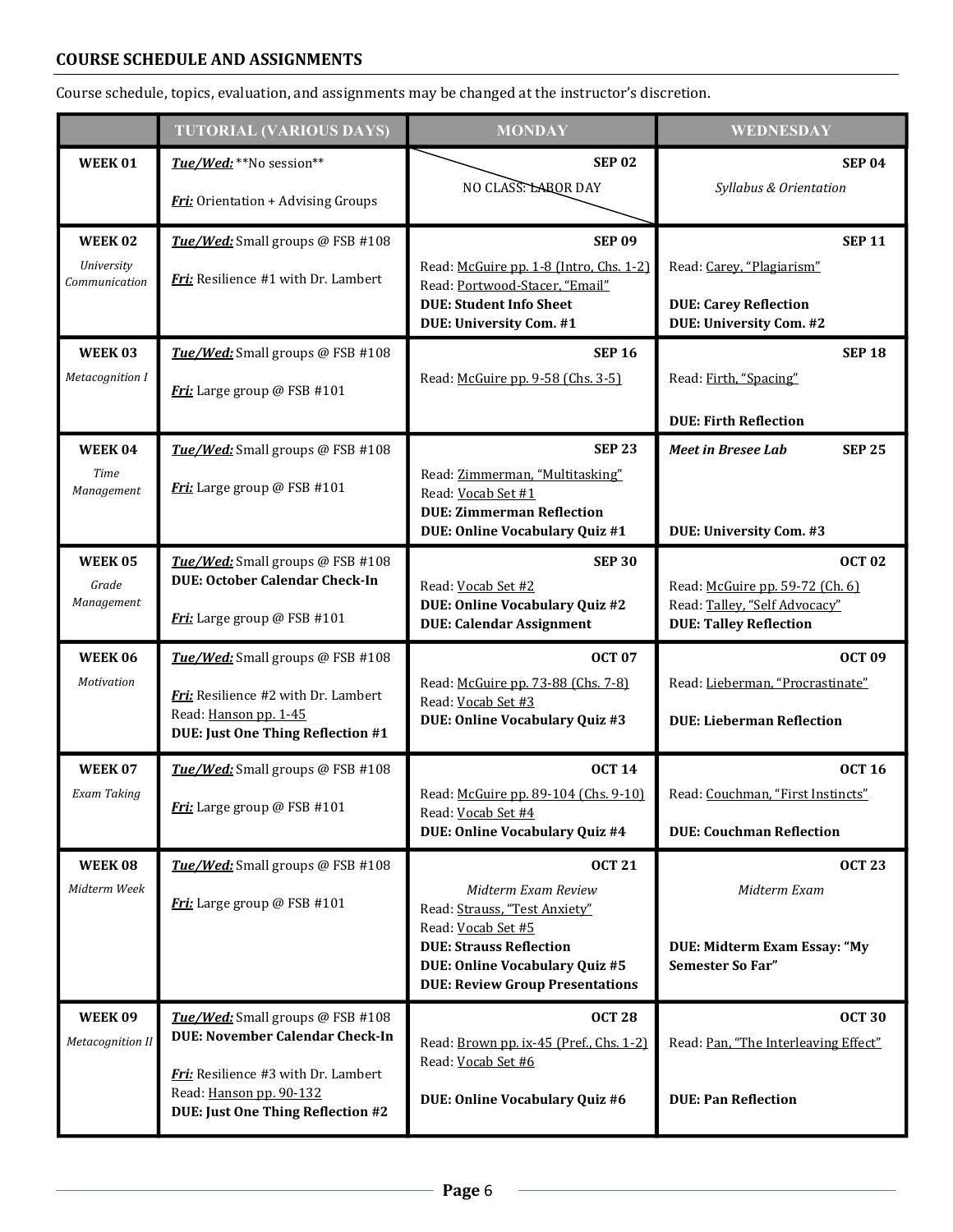|                                                          | <b>TUTORIAL (VARIOUS DAYS)</b>                                                                                                                                                                   | <b>MONDAY</b>                                                                                                                                                | <b>WEDNESDAY</b>                                                                                                         |  |  |
|----------------------------------------------------------|--------------------------------------------------------------------------------------------------------------------------------------------------------------------------------------------------|--------------------------------------------------------------------------------------------------------------------------------------------------------------|--------------------------------------------------------------------------------------------------------------------------|--|--|
| <b>WEEK 10</b><br>Notetaking                             | Tue/Wed: Small groups @ FSB #108<br>Fri: Large group @ FSB #101                                                                                                                                  | <b>NOV 04</b><br>Read: Brown pp. 46-66 (Ch. 3)<br>Read: Vocab Set #7<br>DUE: Online Vocabulary Quiz #7                                                       | <b>NOV 06</b><br><b>Meet in Bresee Lab</b><br><b>Spring Registration</b><br><b>DUE: Spring Schedule Assignment</b>       |  |  |
| <b>WEEK 11</b><br>Notetaking                             | Tue/Wed: Small groups @ FSB #108<br>Fri: Large group @ FSB #101                                                                                                                                  | <b>NOV 11</b><br>Read: May, "A Learning Secret"<br>Read: Vocab Set #8<br><b>DUE: May Reflection</b><br><b>DUE: Online Vocabulary Quiz #8</b>                 | <b>NOV 13</b><br>Read: Brown pp. 67-101 (Ch. 4)                                                                          |  |  |
| <b>WEEK 12</b><br>Exam<br>Debriefing<br>Critical Reading | Tue/Wed: Small groups @ FSB #108<br>Fri: Large group @ FSB #101                                                                                                                                  | <b>NOV 18</b><br>Guest Lecture: Dr. Kris Koudelka<br>Read: Vocab Set #9<br><b>DUE: Bring a Graded Exam to Class</b><br><b>DUE: Online Vocabulary Quiz #9</b> | <b>NOV 20</b><br>Read: Brown pp. 102-130 (Ch. 5)<br>Read: Gilroy, "Interrogating Texts"<br><b>DUE: Gilroy Reflection</b> |  |  |
| <b>WEEK 13</b><br>Critical Reading                       | NO TUTORIAL: THANKSGIVING BREAK                                                                                                                                                                  | <b>NOV 25</b><br>Read: Brown pp. 131-161 (Ch. 6)<br>Read: Vocab Set #10<br><b>DUE: Note-Taking Assignment</b><br><b>DUE: Online Vocabulary Quiz #10</b>      | <b>NOV 27</b><br>NO CLASS: THANKSQIVING BREAK                                                                            |  |  |
| <b>WEEK 14</b><br>Synthesis:<br>Studying and<br>Learning | Tue/Wed: Small groups @ FSB #108<br><b>DUE: December Calendar Check-In</b><br><b>Fri:</b> Resilience #4 with Dr. Lambert<br>Read: Hanson pp. 134-170<br><b>DUE: Just One Thing Reflection #3</b> | <b>DEC 02</b><br>Read: Brown pp. 162-199 (Ch. 7)<br>Read: Vocab Set #11<br>DUE: Online Vocabulary Quiz #11                                                   | <b>DEC 04</b><br>(Nothing due in class today-rejoice<br>as you come to class)                                            |  |  |
| <b>WEEK 15</b><br>Synthesis:<br>Studying and<br>Learning | Tue/Wed: Small groups @ FSB #108<br>Fri: Large group @ FSB #101                                                                                                                                  | <b>DEC 09</b><br>Read: Brown pp. 200-253 (Ch. 8)<br>Read: Vocab Set #12<br><b>DUE: Online Vocabulary Quiz #12</b>                                            | <b>DEC 11</b><br><b>Final Exam Review</b><br><b>DUE: Review Group Presentations</b>                                      |  |  |
| <b>FINALS</b><br><b>WEEK</b>                             | FST1000 Sec. 1 (regularly meets MW @ 2:55pm)<br><b>Final Exam Day/Time:</b><br>Wednesday, 12/18, 1:30pm-4:00pm                                                                                   |                                                                                                                                                              |                                                                                                                          |  |  |

**WEEK**

**DUE: Final Exam Essay: "Metacognition and Learning"**